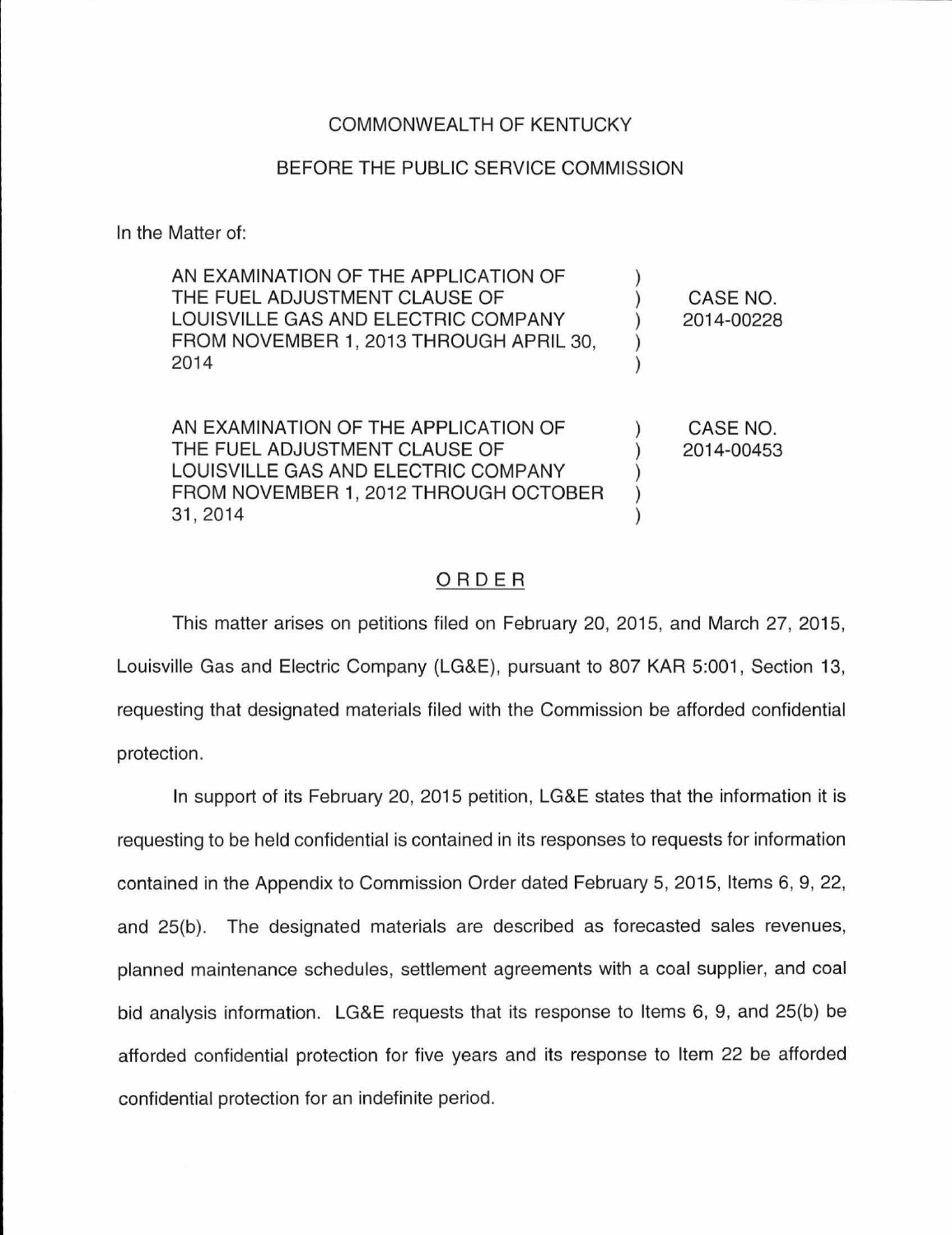In support of its March 27, 2015 petition, LG&E states that the information it is requesting to be held confidential is contained in documents filed in this proceeding in connection with an informal conference held on March 26, 2015. LG&E requests that the designated materials be afforded confidential protection for five years.

Having considered the petitions and the materials at issue, the Commission finds that the designated materials described in LG&E's February 20, 2015 and March 27, 2015 petitions meet the criteria for confidential treatment and are exempted from public disclosure pursuant to KRS 61.878(1)(c)(1).

IT IS THEREFORE ORDERED that:

1. LG&E's February 20, 2015 and March 27, 2015 petitions for confidential protection are granted.

2. The designated materials in LG&E's February 20, 2015 petition regarding its response to requests for information contained in the Appendix to Commission Order dated February 5, 2015, Items 6, 9, and 25(b), and in LG&E's March 27, 2015 petition shall not be placed in the public record or made available for public inspection for five years, or until further Orders of this Commission.

3. The designated materials in LG&E's February 20, 2015 petition regarding its response to requests for information contained in the Appendix to Commission Order dated February 5, 2015, Item 22, shall not be placed in the public record or made available for public inspection for an indefinite period, or until further Orders of this Commission.

4. Use of the designated materials in any Commission proceeding shall be in compliance with 807 KAR 5:001, Section 13(9).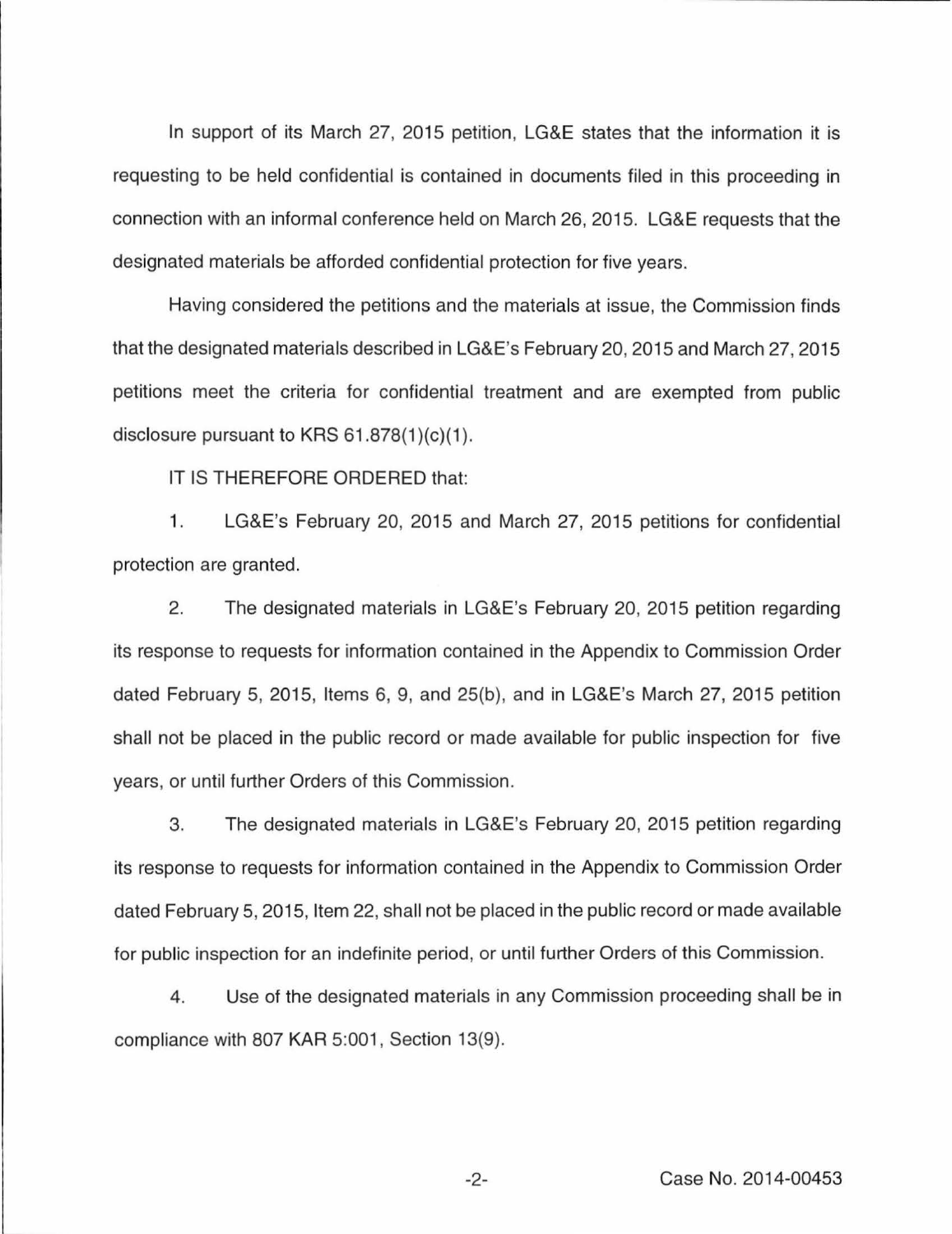5. LG&E shall inform the Commission if the designated materials become publicly available or no longer qualify for confidential treatment.

6. If a non-party to this proceeding requests to inspect the designated materials granted confidential treatment by this Order and the period during which the materials have been granted confidential treatment has not expired, LG&E shall have 30 days from receipt of written notice of the request to demonstrate that the materials still fall within the exclusions from disclosure requirements established in KRS 61.878. If LG&E is unable to make such demonstration, the requested materials shall be made available for inspection. Otherwise, the Commission shall deny the request for inspection.

7. The Commission shall not make the designated materials available for inspection for 30 days following an Order finding that the materials no longer qualify for confidential treatment in order to allow LG&E to seek a remedy afforded by law.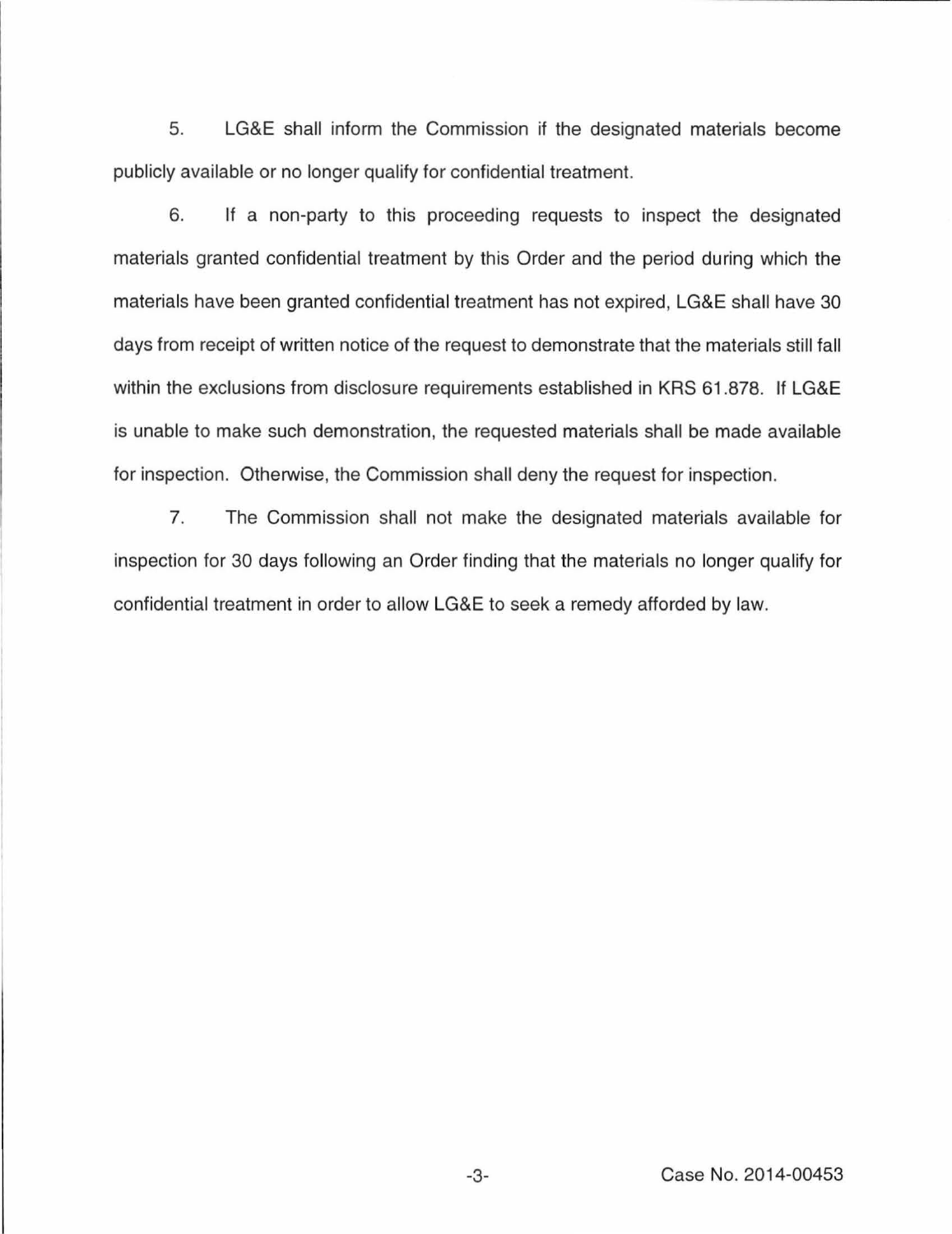By the Commission

| <b>ENTERED</b>                               |  |
|----------------------------------------------|--|
| JAN 24 2019                                  |  |
| <b>KENTUCKY PUBLIC</b><br>SERVICE COMMISSION |  |

ATTEST: χй **BOREXECUTIVE Director** 

Case No. 2014-00453